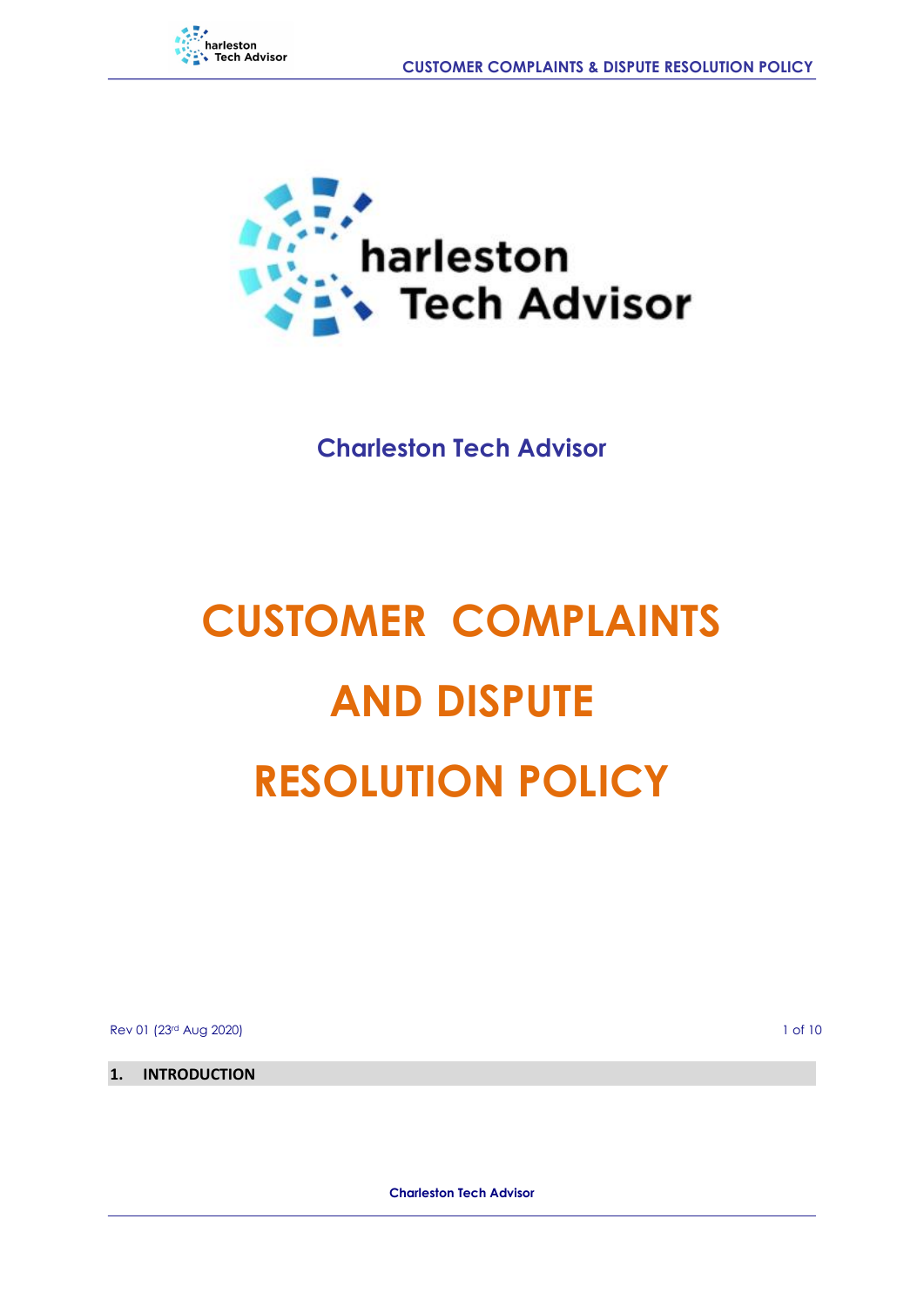

- 1.1 "A complaint is an expression of dissatisfaction, however made, about the standard of service, actions or lack of action by the Charleston Tech Advisor or its staff, affecting an individual customer or group of customers".
- 1.2 Charleston Tech Advisor is committed to achieving transparency and accountability in its administrative and management practices and hence needs an efficient and effective complaint handling process.

#### **2. PURPOSE.**

Charleston Tech Advisor recognizes the value of customer complaints as an important tool in monitoring and responding to customer expectations. In order for Charleston Tech Advisor to respond appropriately to complaints, the complaints should be properly recorded and assessed as part of an ongoing complaints management process.

- 2.1 The purpose of the Charleston Tech Advisor Customer Complaint and Dispute Resolution Policy (Policy) is to:
	- (a) Recognize, promote and protect customers' rights to complain about their dealings with Charleston Tech Advisor.
	- (b) Ensure that an accessible complaints management process is in place.
	- (c) Take appropriate action to resolve complaints as required.
	- (d) Provide a mechanism for resolving complaints in a timely, efficient and courteous manner.
	- (e) Record assess and review complaints on an ongoing basis in order to improve the products and services offered by Charleston Tech Advisor.
- 2.2 Charleston Tech Advisor acknowledges that a complaint may not always be legitimate and/or may be exaggerated. However, the same principles and procedures apply for all complaint resolution.
- 2.3 The use of this Procedure does not negate the right of the customer to make a complaint to the State Ombudsman or to the State/Local Government Relations or to take other legal action.

#### **3. OBJECTIVE.**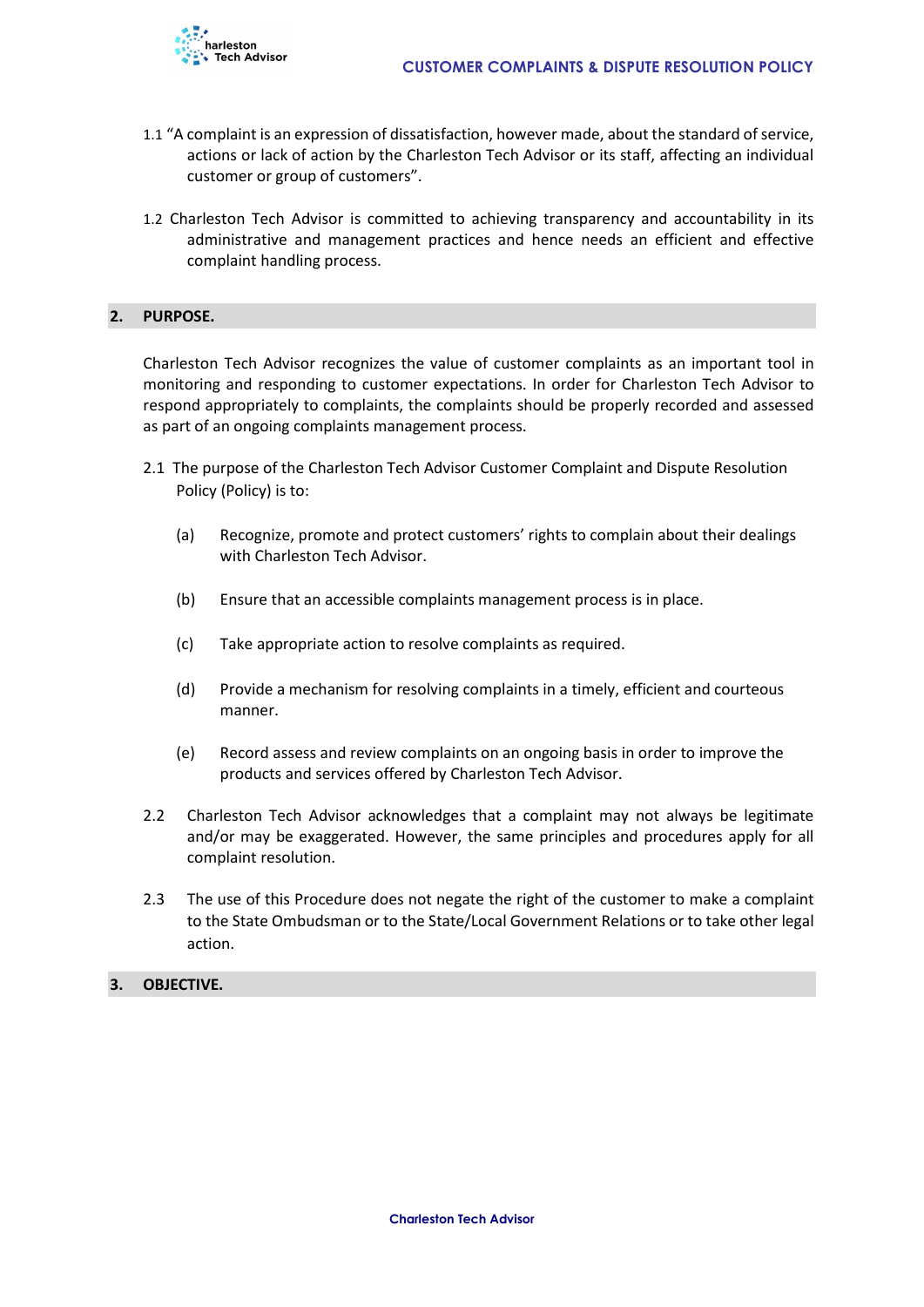

- (a) The objective of this Policy is to embed an effective and efficient complaints management process that is aligned with Charleston Tech Advisor's business values, core vision and strategic objectives.
- (b) This Policy applies to all employees and Elected Members of Charleston Tech Advisor and all individuals who wish to make a complaint relating to Charleston Tech Advisor.
- (c) In developing this Policy, Charleston Tech Advisor has adopted industry best practice and ensured that its customer complaints management process is formally reviewed. Rev 01 (23rd Aug 2020) 2 of 10

Standard AS ISO 10002-2006 'Customer Satisfaction – Guidelines for complaints handling in organizations'.

- (d) The Policy is also supported by the various Charleston Tech Advisor policies and procedures that form part of our broader Governance Framework, in particular, Charleston Tech Advisor's:
	- (i) Customer Charter.
	- (ii) Risk Management Policy.
	- (iii) Code of Conduct for Staff and for Elected Members.

#### **4. POLICY STATEMENT.**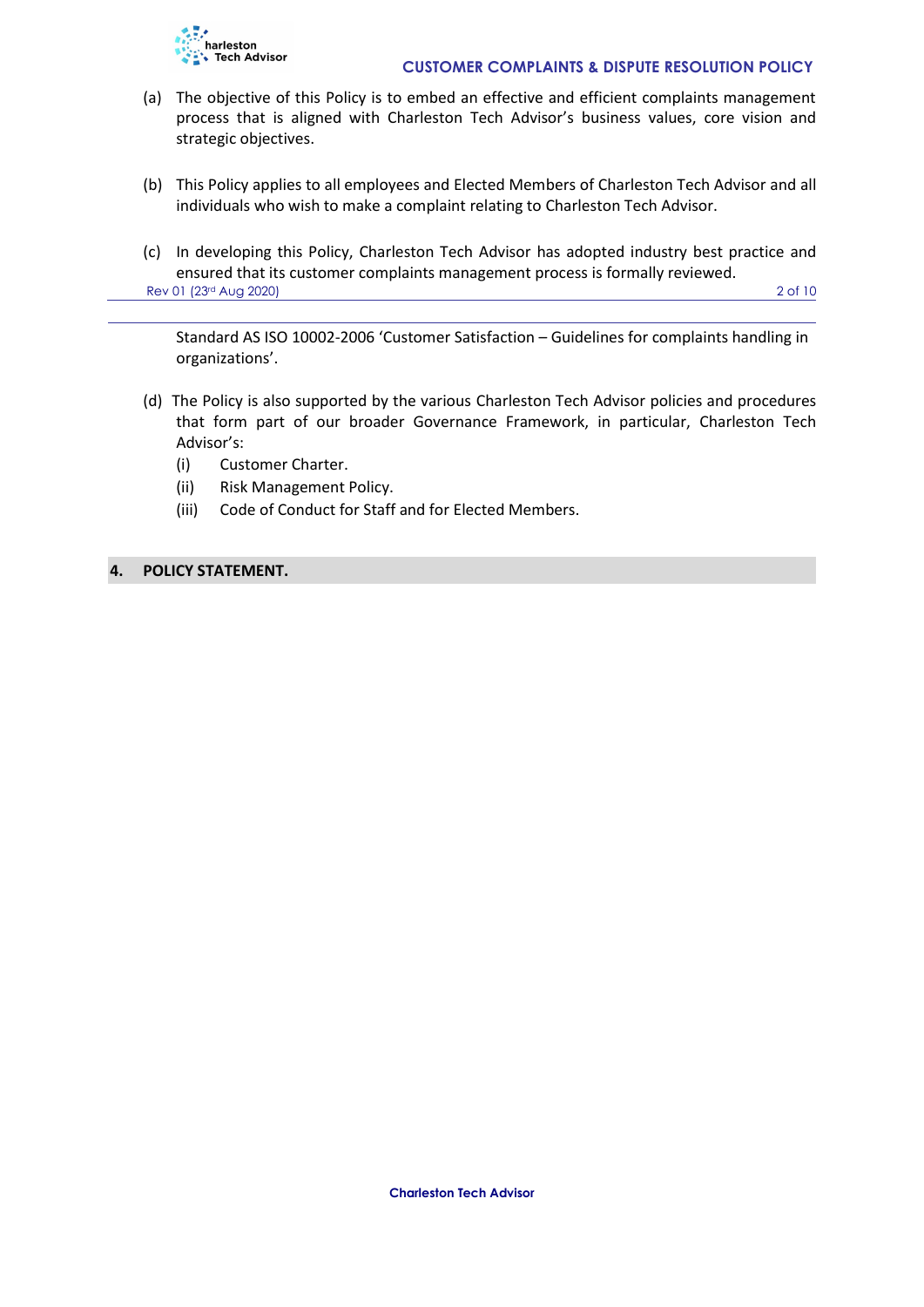

- (a) Charleston Tech Advisor recognizes that all individuals have the right to complain, have their complaint heard and be treated with dignity and respect. Any individual who makes a complaint also has the right to not be discriminated against as a result of making the complaint. This means customers will not be treated unfavorably, including in the way Charleston Tech Advisor communicates and provides services both during the resolution of the complaint and once the complaint is resolved.
- (b) Charleston Tech Advisor recognizes that complaints can often highlight gaps in our processes and encourages customers to raise issues so that they can be addressed.
- (c) The guiding principles from the AS ISO 10002-2006 'Customer Satisfaction Guidelines for complaints handling in organizations' apply to Charleston Tech Advisor in the following manner:

**Commitment** - Charleston Tech Advisor members, the Owners and Partners are committed to an integrated dispute resolution system and providing the necessary support and resources for the system to operate effectively (including the provision of appropriately trained employees, the implementation of an enterprise-wide internal complaints management process and the existence of a robust complaints reporting procedure).

**Resources** – Charleston Tech Advisor has deployed the necessary resources to ensure that the Internal Dispute Resolution process operates effectively and efficiently, and that complaints are managed by staff who have received sufficient training and are competent to deal with complaints that are received.

**Visibility** – Charleston Tech Advisor informs its customers of its complaints management process by making it publicly available at all times on the Charleston Tech Advisor website www.chstechadvisor.com. Employees who also receive and/or manage complaints have a thorough understanding of the Charleston Tech Advisor complaints management process and can provide this information to customers upon request.

**Accessibility** – All individuals have the right to make a complaint to Charleston Tech Advisor by any reasonable means (eg.in person, telephone, email, online and in writing). See attached form for written complaints.

**Responsiveness** –Charleston Tech Advisor will deal with and respond to complaints promptly and will keep complainants informed of the process and the progress of their complaint.

**Objectivity** – Each complaint is addressed in an equitable, objective and unbiased manner. Charleston Tech Advisor recognizes the need to be fair to both the complainant and any employee involved in the handling of the complaint.

Rev 01 (23rd Aug 2020) 3 of 10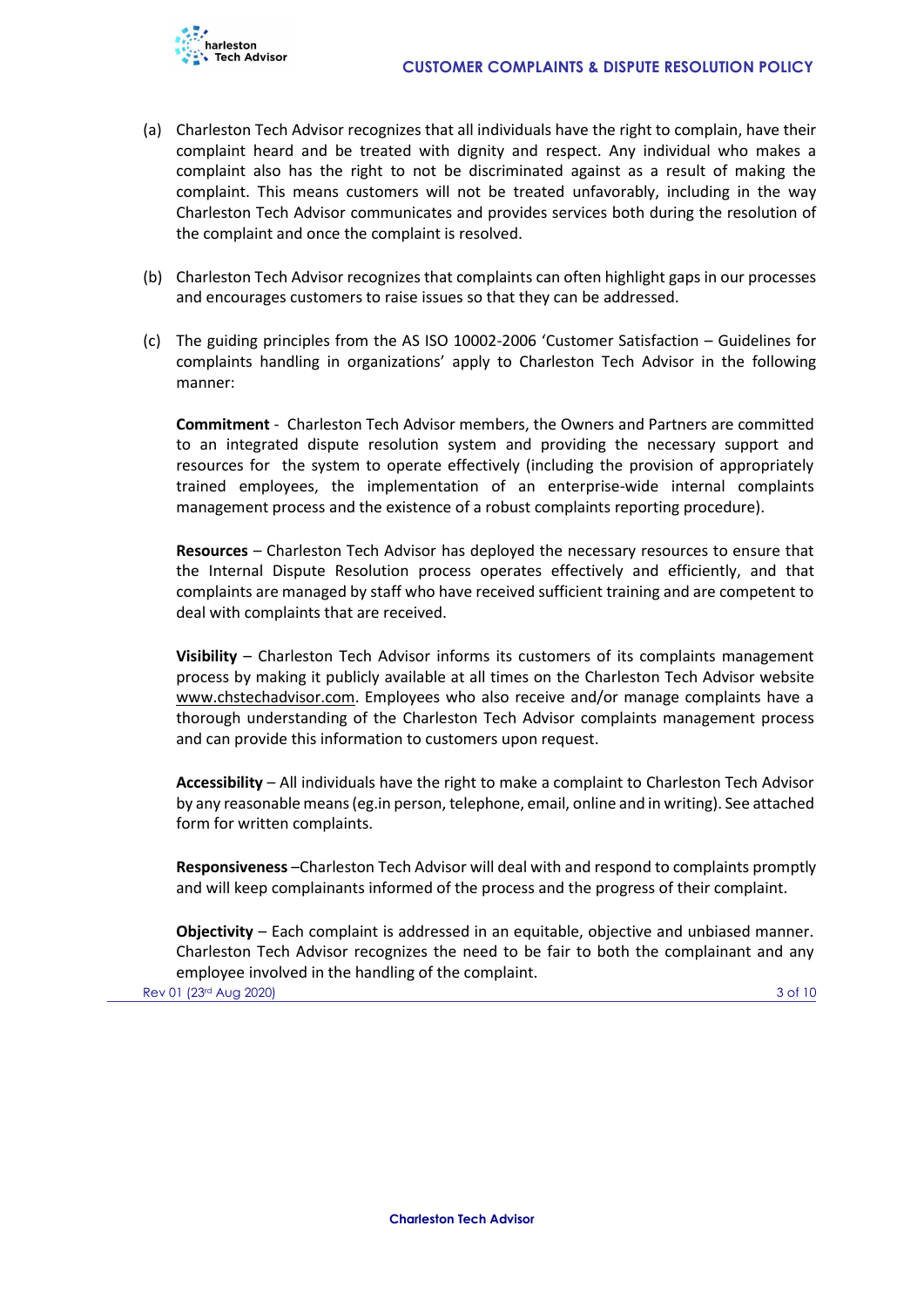

**Charges** – Charleston Tech Advisor does not charge customers for the lodgment and processing of complaints.

**Confidentiality** – All complaints are recorded and dealt with in the strictest confidence. Personal information of the complainant is accessed only as necessary, and only for the purposes of addressing the complaint. All personal information is treated by Charleston Tech Advisor consistent with its obligations under the Privacy Act.

**Customer-focused approach** – Charleston Tech Advisor is committed to the efficient and equitable resolution of complaints and acknowledges each individual's right to complain.

**Accountability** – Complaints are reported to Senior Management and to the Charleston Tech Advisor body as considered appropriate. An overview of complaints statistics is reported to the Charleston Tech Advisor's Audit Committee for review, together with information on the Charleston Tech Advisor complaints management process.

**Continual Improvement** – Charleston Tech Advisor has established a complaint tracking system to ensure that systemic problems are identified, classified and analyzed. The Charleston Tech Advisor Internal Dispute Resolution process is reviewed on an annual basis to ensure it is delivering effective outcomes.

#### **5. DEFINITION OF A COMPLAINT**

#### 5.1 A complaint:

- o In accordance with the AS ISO 10002-2006 definition: an expression of Dissatisfaction made to Charleston Tech Advisor where a response or resolution is expected (either explicitly or implicitly). The expression of Dissatisfaction may be related to Charleston Tech Advisor's products, services, policies, procedures or the complaints management process. It is to be differentiated from an 'Enquiry'.
- o Is an expression of dissatisfaction with the way that Charleston Tech Advisor conducts its business and could be an Expression of dissatisfaction with any of the following:
	- the Charleston Tech Advisor's policies or procedures,
	- determinations or decisions made by Charleston Tech Advisor, its officers or agents
	- level or quality of service provided by Charleston Tech Advisor,
	- charges levied by Charleston Tech Advisor
	- behaviour of a Charleston Tech Advisor employee or agent, which can be investigated and acted upon
- o Is a formal statement usually received in writing, by e-mail or by informal means to the OWNER, Charleston Tech Advisor members or staff.
- o May require a senior level of involvement to resolve the matter.

Rev 01 (23d Aug 2020) 5 of 12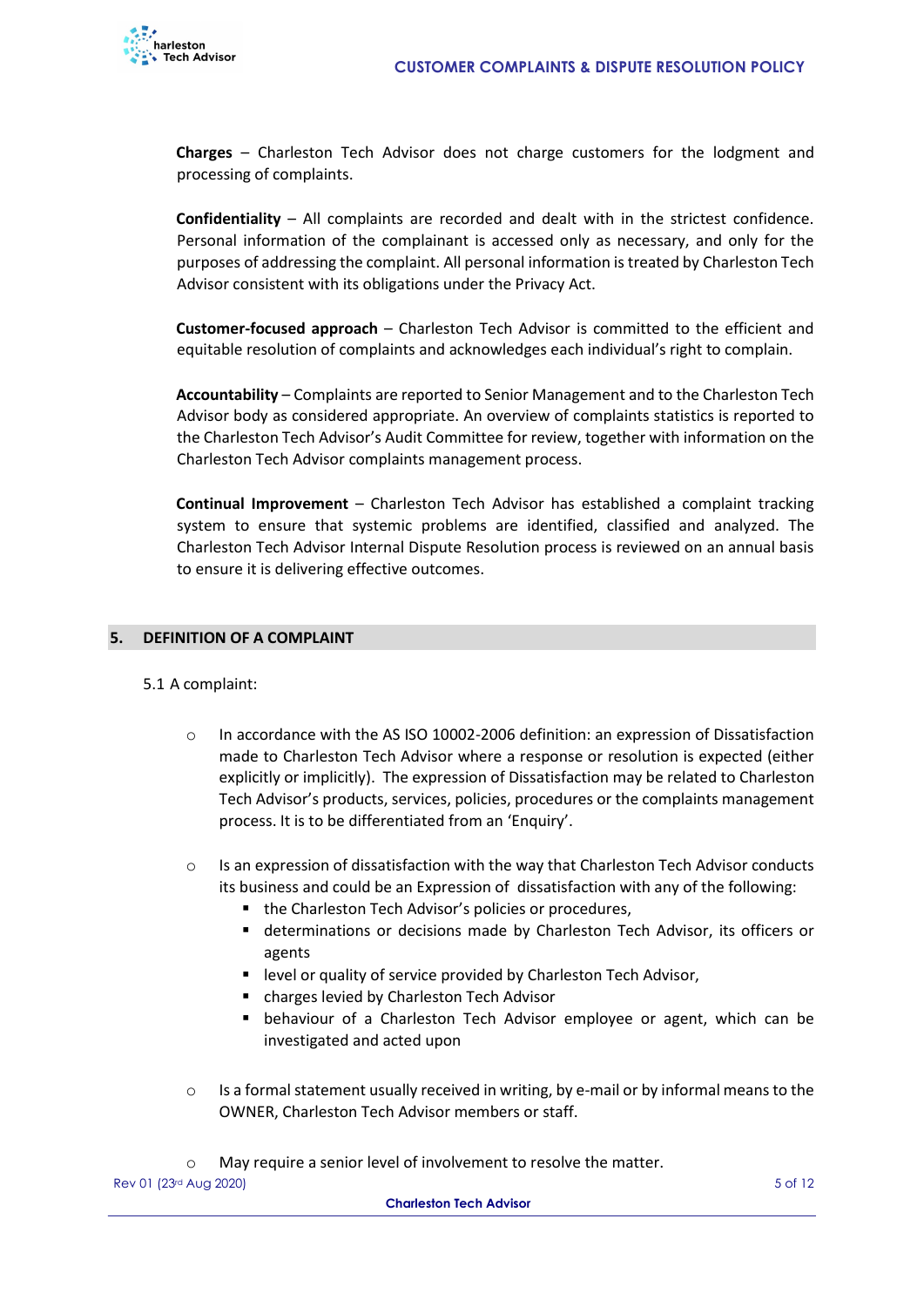

- $\circ$  Is distinct from a request for service, however a request for service may develop into a complaint where the provision or timeliness of the service is considered unsatisfactory.
- $\circ$  Complaints lodged about decisions made within a structured process are not treated as 'complaints' for the purposes of the complaints management process described in this document. A structured process is where legislation specifically provides for an appeal, or an internal or external review of a decision. Eg. A planning appeal
- 5.2 Complaints **do not** include:
	- $\circ$  A request for service (unless there was no response to a first request for service)  $\circ$ A request for information or an explanation of a policy or procedure o Disagreement with a Charleston Tech Advisor policy  $\circ$  Reports of damaged or faulty infrastructure
	- o An expression of dissatisfaction with the behavior of a Charleston Tech Advisor
	- o Reports about neighbors, noise, dogs, nuisances or unauthorized building work
- 5.3 This Policy applies to customers who:
	- o Raise complaints on the level of services provided.
	- o Raise complaints on the standard of service provided.
	- o Have concerns regarding the conduct of an employee.
	- o Have concerns regarding the processes in relation to the assessment of development (not any decision arising from a development application assessment).
- 5.4 This Policy does not apply to customers who wish to make a complaint about the conduct of a Charleston Tech Advisor member, such a complaint needs to be lodged in writing with the OWNER or the Mayor.
- 5.5 This Policy does not apply to customers who wish to review a Charleston Tech Advisor, Charleston Tech Advisor Committee or Officer decision made under delegation, such a complaint needs to be lodged under Charleston Tech Advisor Policy – Procedure for Internal Review of Charleston Tech Advisor Decisions Policy.

#### **6 OPERATION PROCEDURE**

6.1 How to Submit a Complaint

Customers can provide their complaint to Charleston Tech Advisor in a number of different ways including:

- in writing via letter to 413 Underwood Lane SC 29486
- by email to [office@chstechadvisor.com](mailto:office@chstechadvisor.com)
- by completing a customer complaint form on Charleston Tech Advisor's website [\(https://www.chstechadvisor.com/](https://www.chstechadvisor.com/) [\)](http://www.tatiara.sa.gov.au/)
- By making an appointment to see Charleston Tech Advisor's Manager or one of Charleston Tech Advisor's Owners.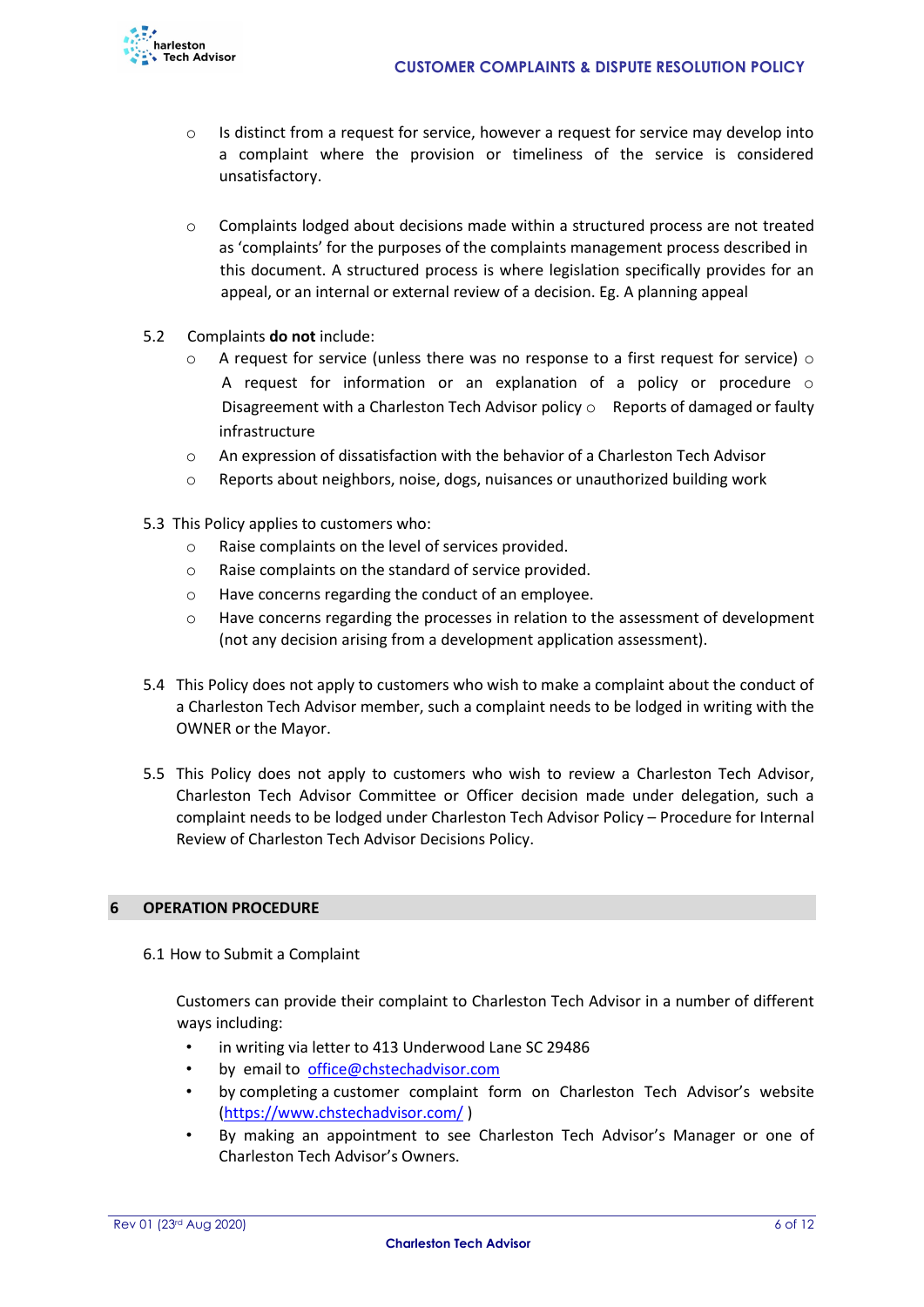

Charleston Tech Advisor staff will assist a customer to make a complaint when requested. Assistance could include provision of information, assistance with the procedure and/or lodging of the complaint form/documentation.

6.2 Procedure for Handling the Complaint Report Form

Upon receipt of the Complaint Report Form the Officer receiving the request shall:

- a) Ensure all details have been entered correctly on the form.
- b) Write his/her name, title and date in the space provided.
- c) Give the Complainant a duplicate copy of the form for their record purposes.
- d) Forward the original to the Records Section for logging into the Complaint Register and allocation of a file number.
- e) Once the complaint form has been registered, the Records Section shall forward it for consideration to the relevant Manager (or OWNER, if appropriate) for review, investigation, remedial action and response.
- f) The Manager (or OWNER if appropriate) may direct an appropriate Officer to investigate the complaint and respond as necessary.
- 6.3 Acknowledgement of Complaints

Upon receipt of a complaint by letter or email, Charleston Tech Advisor will provide the complainant with a written acknowledgement of their complaint as well as the contact details of the staff member who will be managing their complaint.

- 6.4 Response
	- o Responses must be comprehensive and deal with all the issues contained in the complaint. The response must be accurate because an inaccurate response undermines the credibility of the organization
	- $\circ$  All complaints will be regarded seriously and will be dealt with in the shortest possible time, and every endeavor will be made to resolve complaints satisfactorily
	- $\circ$  The relevant Manager (or OWNER) will make contact with the complainant to inform them of the investigation outcome and, if required, further actions taken. This contact may be made in person, via telephone or via written response
	- o Charleston Tech Advisor will strive to respond within 15 days of receipt of the complaint. Where the matter needs Charleston Tech Advisor consideration or detailed investigation (especially complaints about third parties) the complainant will be notified of the next Charleston Tech Advisor meeting date or when investigations may be concluded and when they can expect a final response.
- 6.5 Finalizing Documentation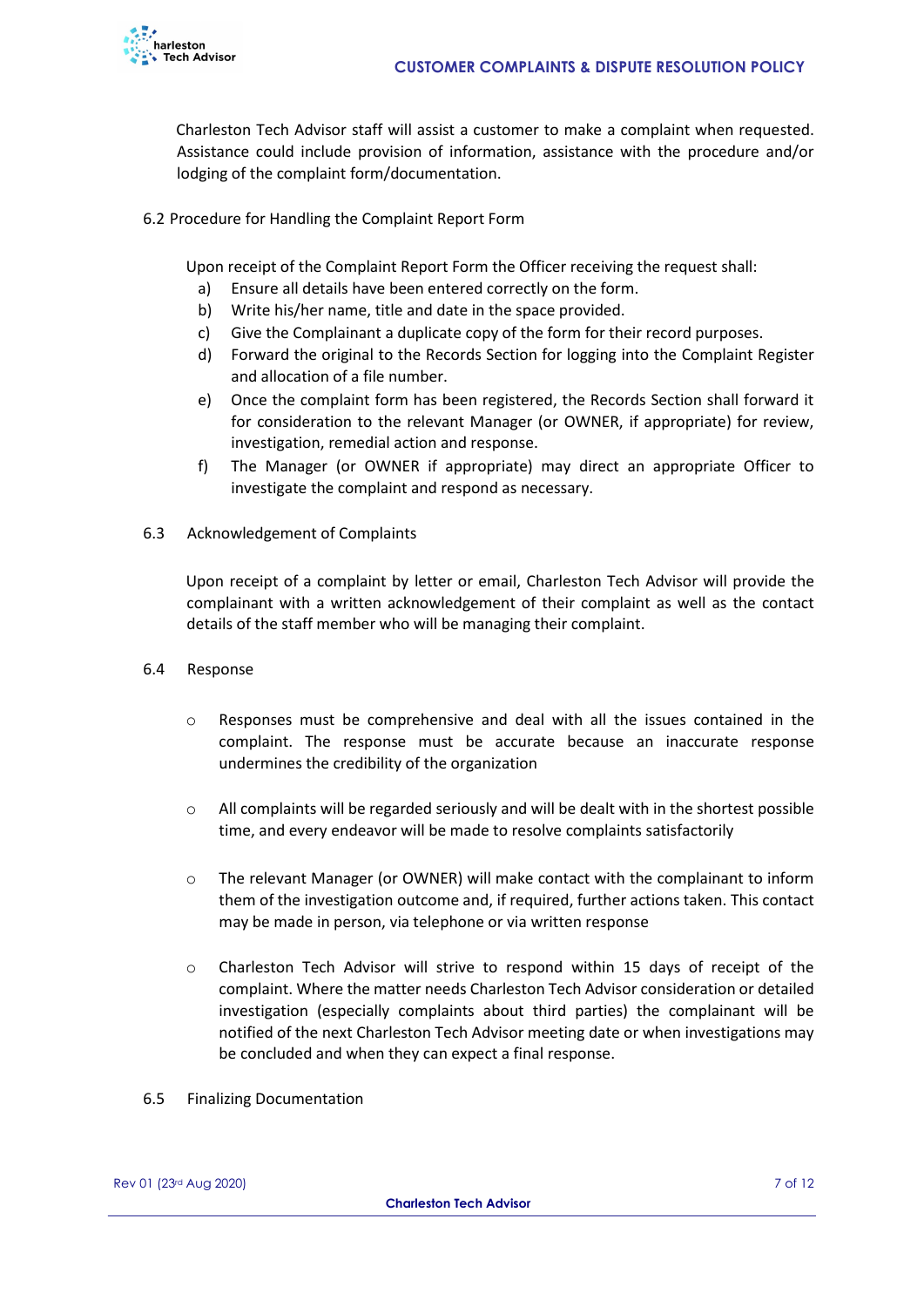

The relevant manager will complete the complaint documentation outlining response and/or actions taken and return it to the Administration Officer for input into the Complaint Register.

6.6 If complainants are not satisfied, they may seek for the Chief Executive Officer to review the complaint and response.

#### **7 REPORTING**

Regular reporting is important for the identification of improvement opportunities for the Charleston Tech Advisor. At least monthly the Management team will review the Complaint Register so that trends can be reviewed, successes reported, and the Charleston Tech Advisor's processes can be continuously improved. It will also enable the OWNER to monitor if no action has been taken by any officers who have been given the task to deal with a complaint.

#### **8 EXTERNAL REVIEW**

While Charleston Tech Advisor prefers to work with its customers to resolve complaints quickly and effectively, a complainant will always retain the right to seek other forms of resolution, such as contacting the Ombudsman, or taking legal action at any time. Note however that as a general rule, the Ombudsman prefers a complaint to be addressed by Charleston Tech Advisor in the first instance, unless this is not appropriate in the circumstances.

#### **9 REVIEW & EVALUATION**

The effectiveness of this Procedure will be reviewed once in the term of Charleston Tech Advisor by the Management Team.

#### **10 AVAILABILITY OF PROCEDURE**

This Procedure will be available for inspection at the Charleston Tech Advisor Office during ordinary business hours and on the Charleston Tech Advisor's website www.chstechadvisor.co[m.](http://www.tatiara.sa.gov.au/) Copies will also be provided to interested members of the community upon request.

#### **11 RECORD OF AMENDMENTS**

| <b>Date</b> | <b>Revision No</b> | <b>Reason for Amendment</b> |
|-------------|--------------------|-----------------------------|
|             |                    |                             |
|             |                    |                             |
|             |                    |                             |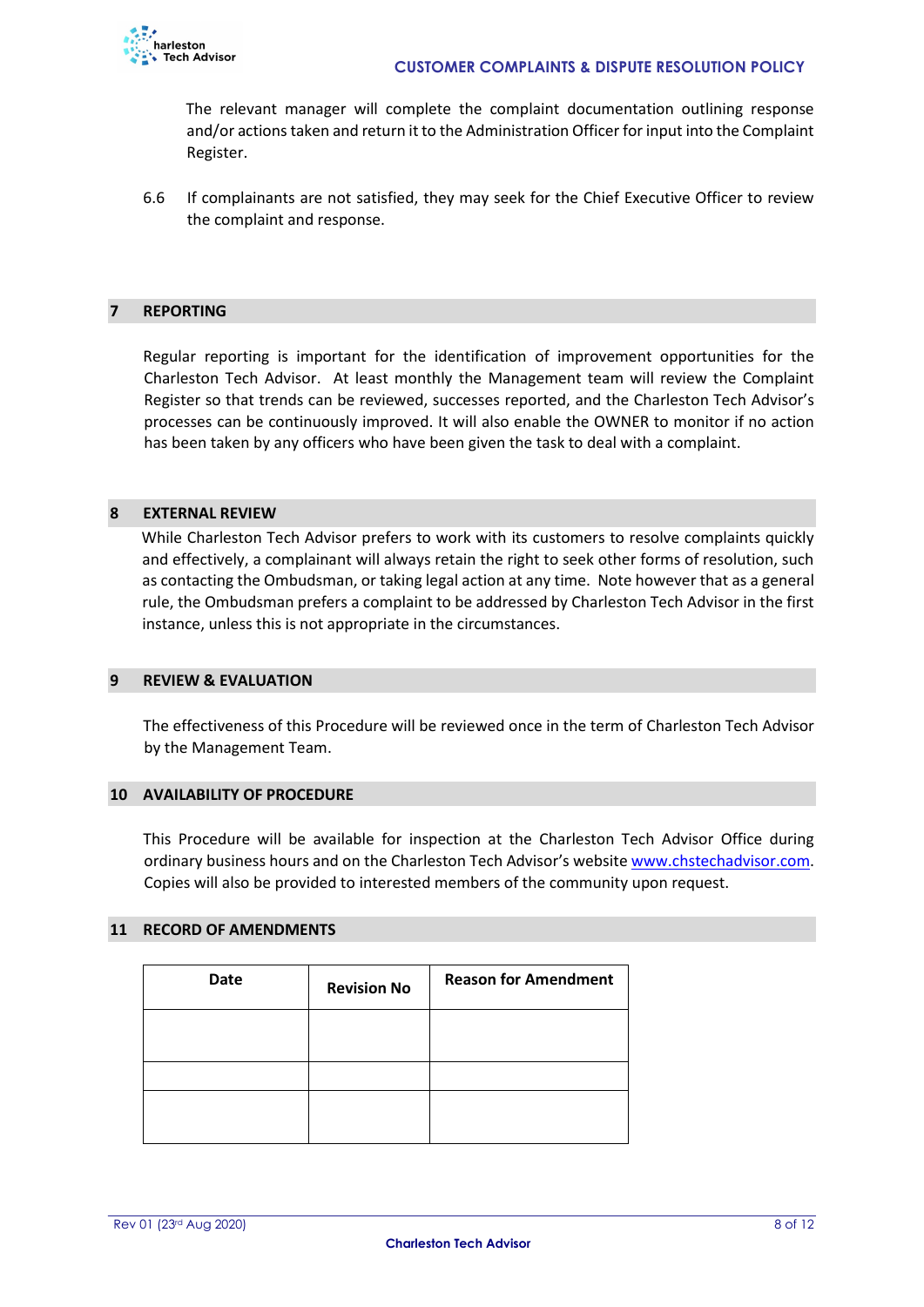

### **Charleston Tech Advisor Complaint Procedure**



#### **Management Team Regularly Reviews Register and Actions Taken**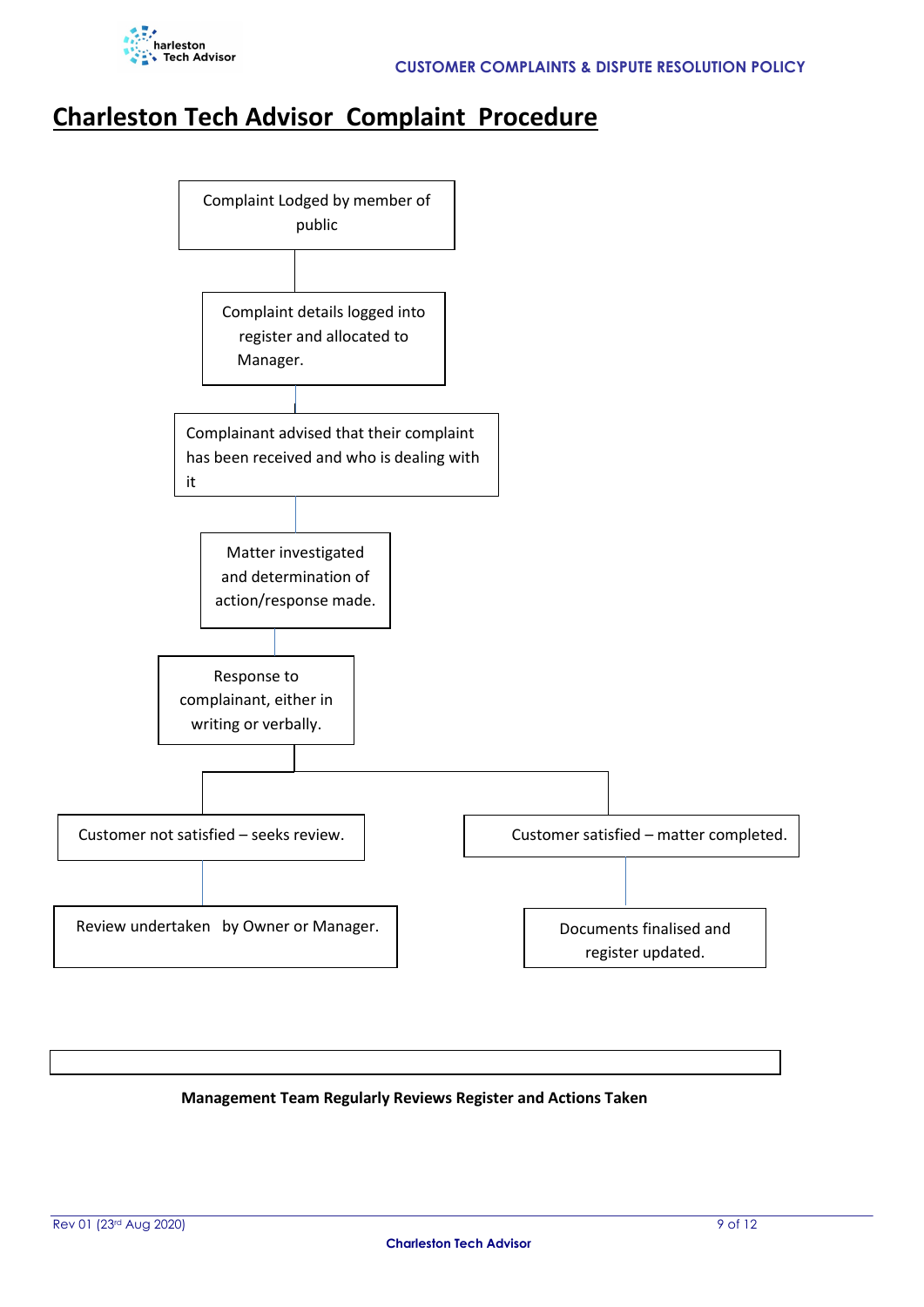



## Tech Advisor CUSTOMER COMPLAINT FORM

All personal details remain CONFIDENTIAL

Use this form to lodge a complaint about Charleston Tech Advisor's services, administrative action(s) or the conduct of our people. Please do not use this form to request normal services from Charleston Tech Advisor eg reporting of potholes or overhanging trees. These should be reported by calling (08) 8752 1044, filling out a Job Docket, emailing office@chstechadvisor.com or in person at the Charleston Tech Advisor office.

#### **COMPLAINT DETAILS**

|                                        |                                                                                | Telephone (Home): __________________________(Work):_____________________(Mobile):____________________________                                                                                                                       |
|----------------------------------------|--------------------------------------------------------------------------------|-------------------------------------------------------------------------------------------------------------------------------------------------------------------------------------------------------------------------------------|
|                                        |                                                                                |                                                                                                                                                                                                                                     |
| Details of Complaint*                  |                                                                                |                                                                                                                                                                                                                                     |
|                                        |                                                                                | Please provide full details of your complaint including times, dates, places, people involved and any background<br>information you think would be useful. If necessary, please provide additional information on a separate sheet. |
| <b>WITNESS DETAILS (if applicable)</b> |                                                                                |                                                                                                                                                                                                                                     |
|                                        |                                                                                |                                                                                                                                                                                                                                     |
| <b>COMPLAINT OUTCOME:</b>              |                                                                                |                                                                                                                                                                                                                                     |
| $\Box$ if yes, please provide details: | As a result of making this complaint, is there any outcome you would like? Yes | No                                                                                                                                                                                                                                  |
|                                        |                                                                                |                                                                                                                                                                                                                                     |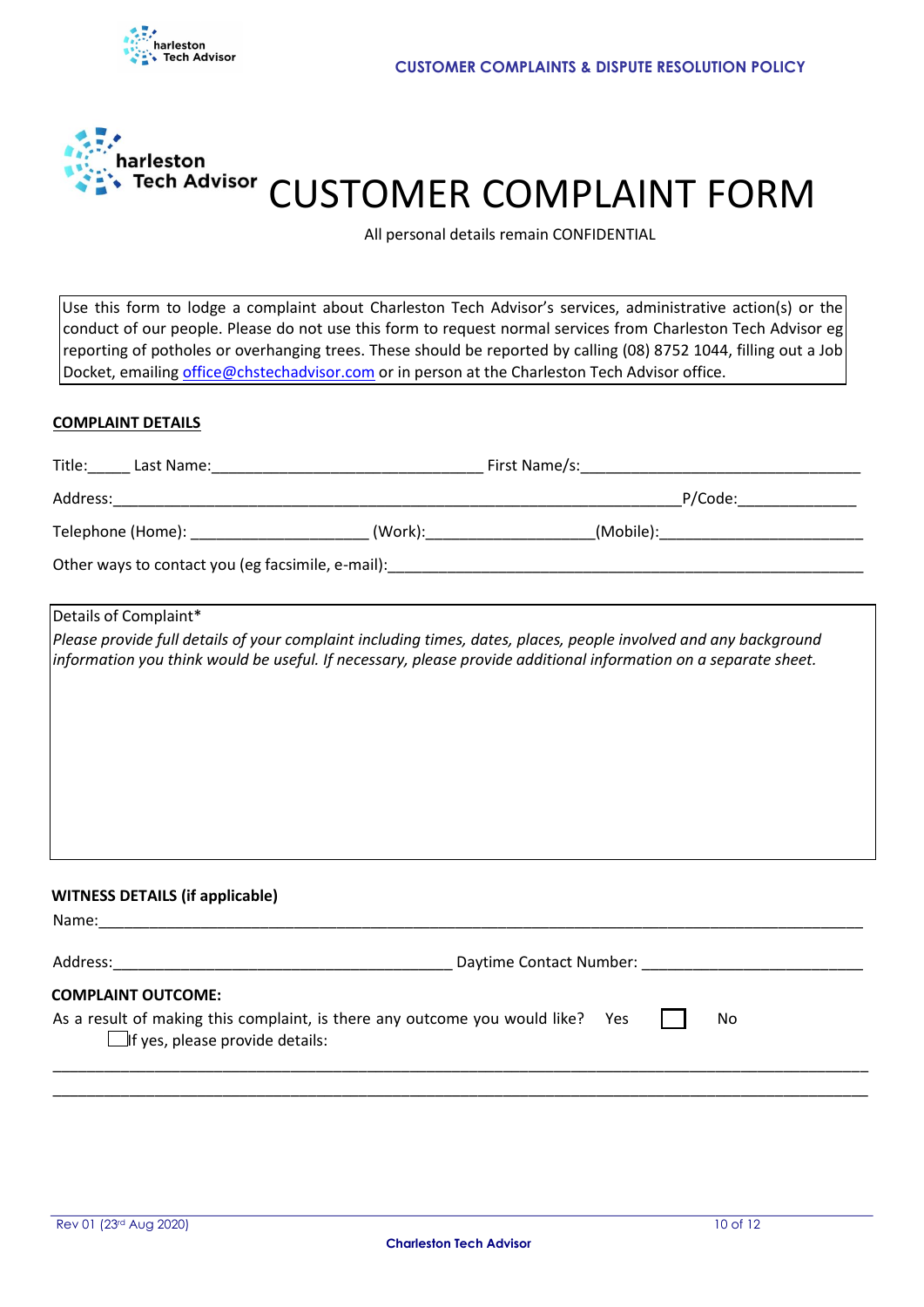

#### **CUSTOMER COMPLAINTS & DISPUTE RESOLUTION POLICY**

Have you raised your complaint with us before? Yes  $\Box$  No If yes, tell us who you spoke to, what you were told and why you are still dissatisfied. Attach any documentation you have from your previous contact. Use a separate sheet if needed.

#### **WHAT TO EXPECT**

We take complaints seriously. Your information will be treated confidentially. We will inform you of progress and we will endeavor to resolve your complaint within 15 days.

\_\_\_\_\_\_\_\_\_\_\_\_\_\_\_\_\_\_\_\_\_\_\_\_\_\_\_\_\_\_\_\_\_\_\_\_\_\_\_\_\_\_\_\_\_\_\_\_\_\_\_\_\_\_\_\_\_\_\_\_\_\_\_\_\_\_\_\_\_\_\_\_\_\_\_\_\_\_\_\_\_\_\_\_\_\_\_\_\_\_\_\_\_\_\_\_ \_\_\_\_\_\_\_\_\_\_\_\_\_\_\_\_\_\_\_\_\_\_\_\_\_\_\_\_\_\_\_\_\_\_\_\_\_\_\_\_\_\_\_\_\_\_\_\_\_\_\_\_\_\_\_\_\_\_\_\_\_\_\_\_\_\_\_\_\_\_\_\_\_\_\_\_\_\_\_\_\_\_\_\_\_\_\_\_\_\_\_\_\_\_\_\_

|                 |                                                 |                                                               | <b>OFFICE</b> |
|-----------------|-------------------------------------------------|---------------------------------------------------------------|---------------|
|                 | <b>Complaint received by:</b>                   |                                                               |               |
| $\Box$          | Telephone Email $\Box$ Email                    |                                                               |               |
| □               | Letter                                          | $\Box$<br>Person                                              |               |
|                 | Date Received: $\frac{1}{\sqrt{1-\frac{1}{2}}}$ |                                                               |               |
|                 |                                                 | Summary of Advice provided to complainant on initial contact: |               |
|                 |                                                 |                                                               |               |
| <b>USE ONLY</b> |                                                 |                                                               |               |

#### **INVESTIGATION DETAILS**

| Name of person investigating incident: |                                                         |
|----------------------------------------|---------------------------------------------------------|
| Title:                                 | Date of investigation: $\frac{1}{\sqrt{1-\frac{1}{2}}}$ |
| <b>Investigation Details:</b>          |                                                         |